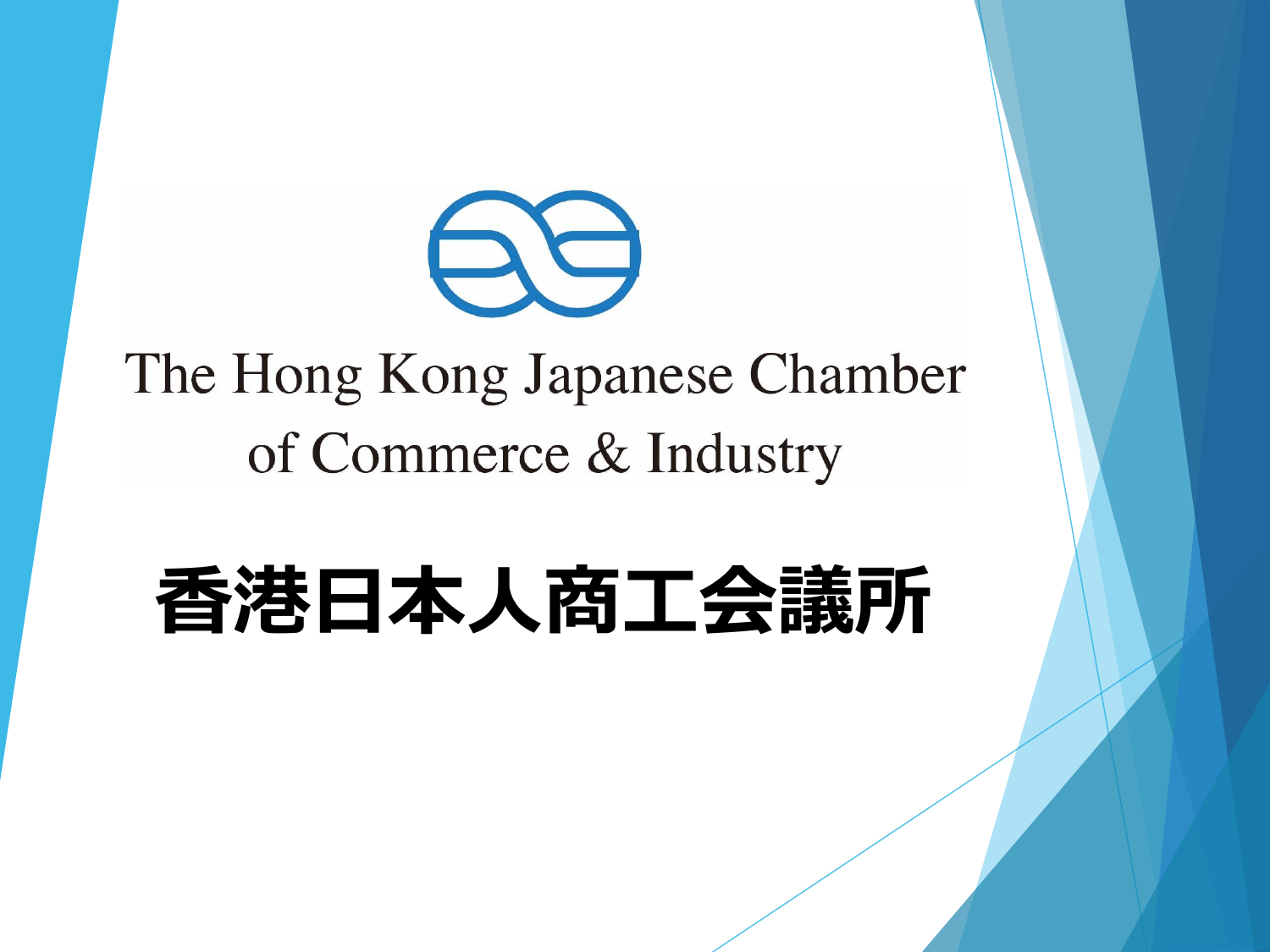

# Introduction & HKJCCI Motto

- **Established in 1969~**
- **Members: about 570 companies**
- **We dedicate to our members' business development!**

We tackle not only with industry-wide problems but also with individual member's concerns.

| Companies in HK by Countries $= 9,049$ |  |  |
|----------------------------------------|--|--|
|                                        |  |  |

|      |             |                                           | (vs. 2020)       |
|------|-------------|-------------------------------------------|------------------|
| 2021 | 1 China     | $2,080 \times 23.0\%$ (94 1)              |                  |
|      | 2 Japan     | $1,388 \diagup 15.3\%$ (10 $\downarrow$ ) |                  |
|      | 3 USA       | $1,267/14.0\%$ (16 $\downarrow$ )         |                  |
|      | 4 UK        | 667/7.4%                                  | $(2 \downarrow)$ |
|      | 5 Singapore | 449/5.0%                                  | $(4 \downarrow)$ |

1,457 sets regional HQ in HK (Source:28th Oct. 2021 HK Census and Statistics)





Photo: **Left**: EcoExpo 2021. Introduced Japanese Eco-Friendly products and technologies. **Right**: International Business Committee (IBC)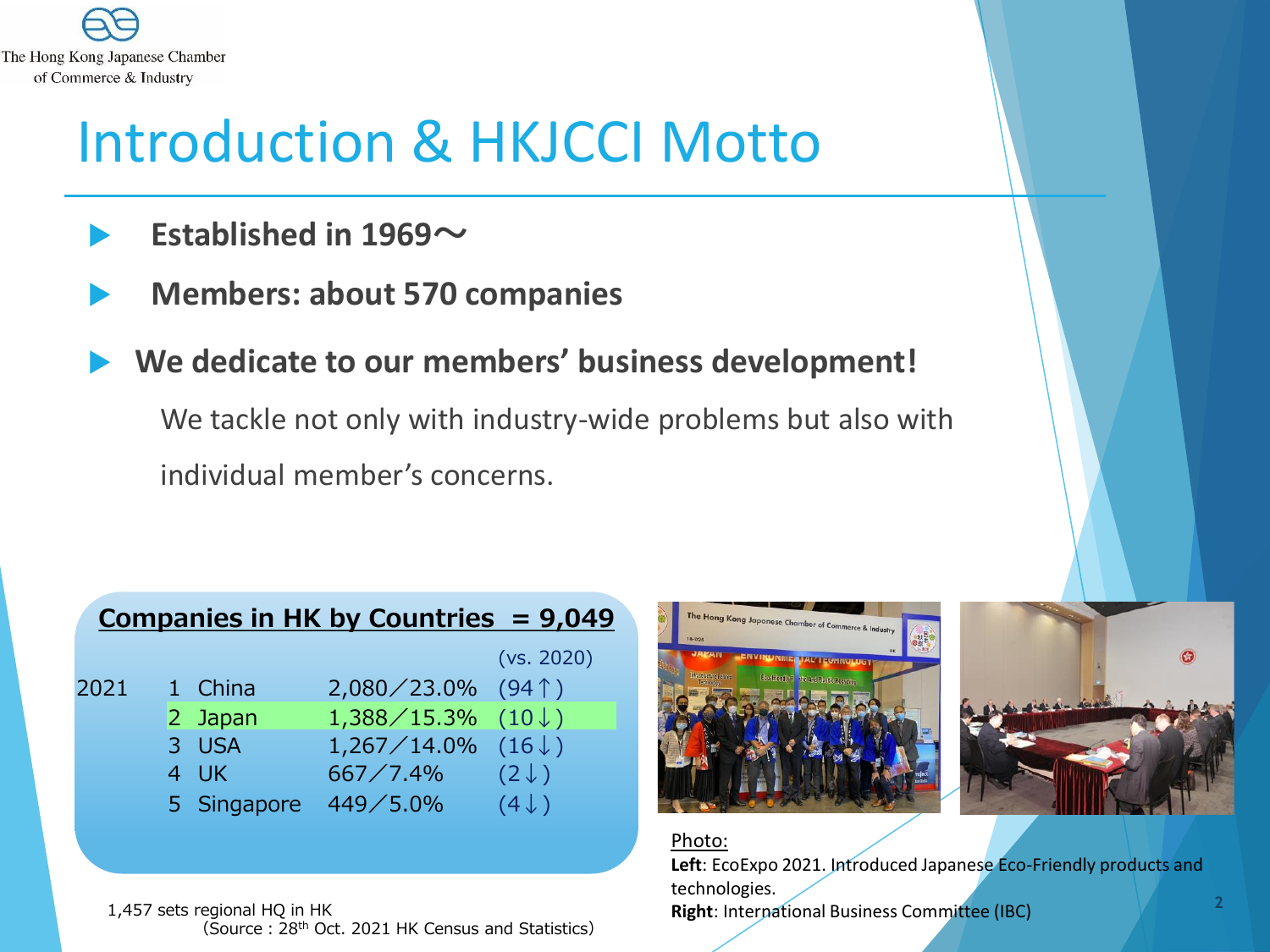

## **Structure**

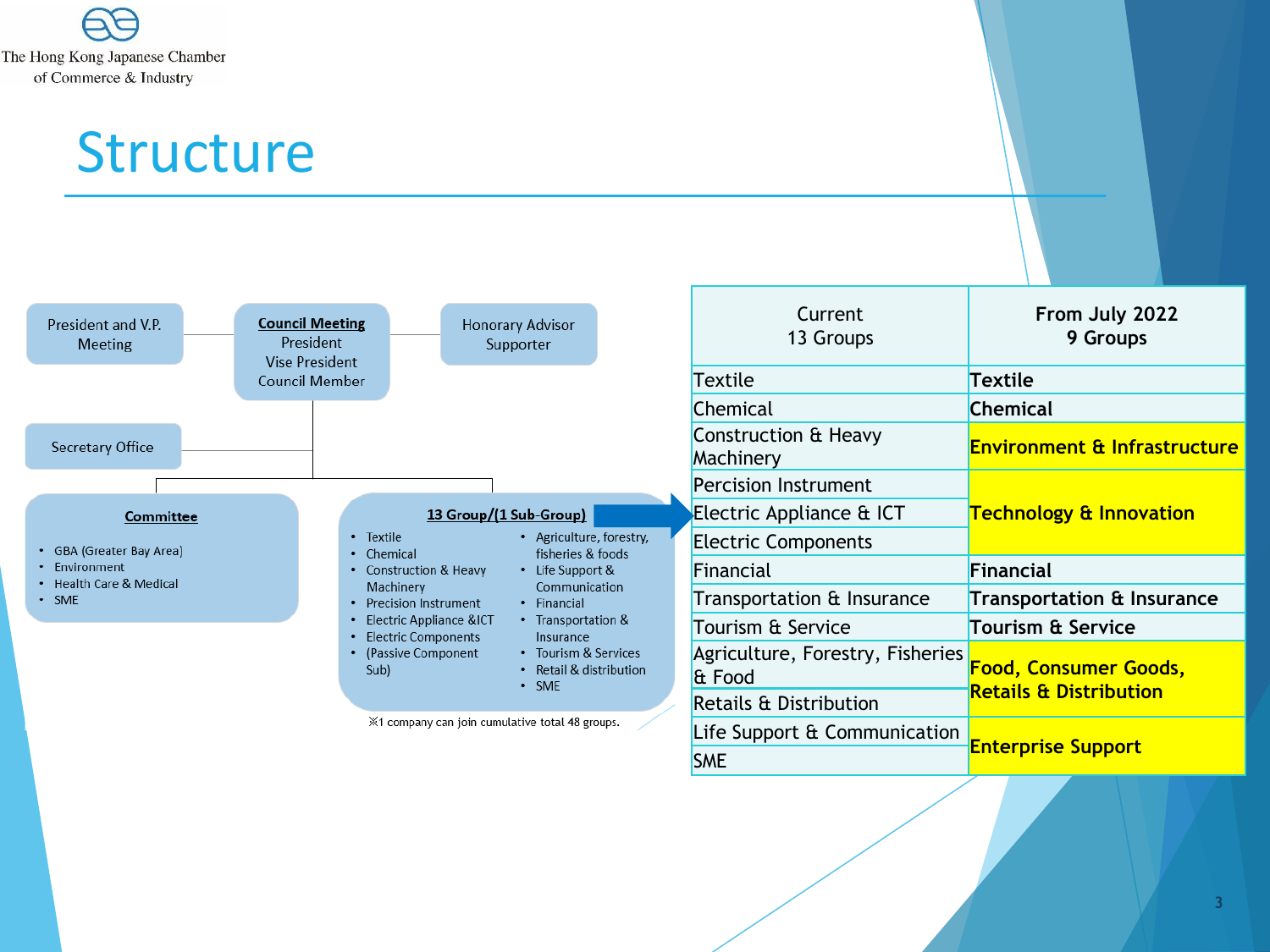

## **Committees**

There are 4 committees;

SME, GBA, Environment, and Healthcare & Medical

 Committees move with speed to Plan, Draft, and Propose our members' common needs and demands.

## Group Meeting

13 Group hold meetings regularly.

You can attend any committees regardless of your company's nature. HKJCCI also organize lectures, symposiums, business matching, domestic and overseas inspection. **CÔNG TY TNHH ĐINH** 



Lecturer at Life Communication group Textile group on Hanoi inspection.

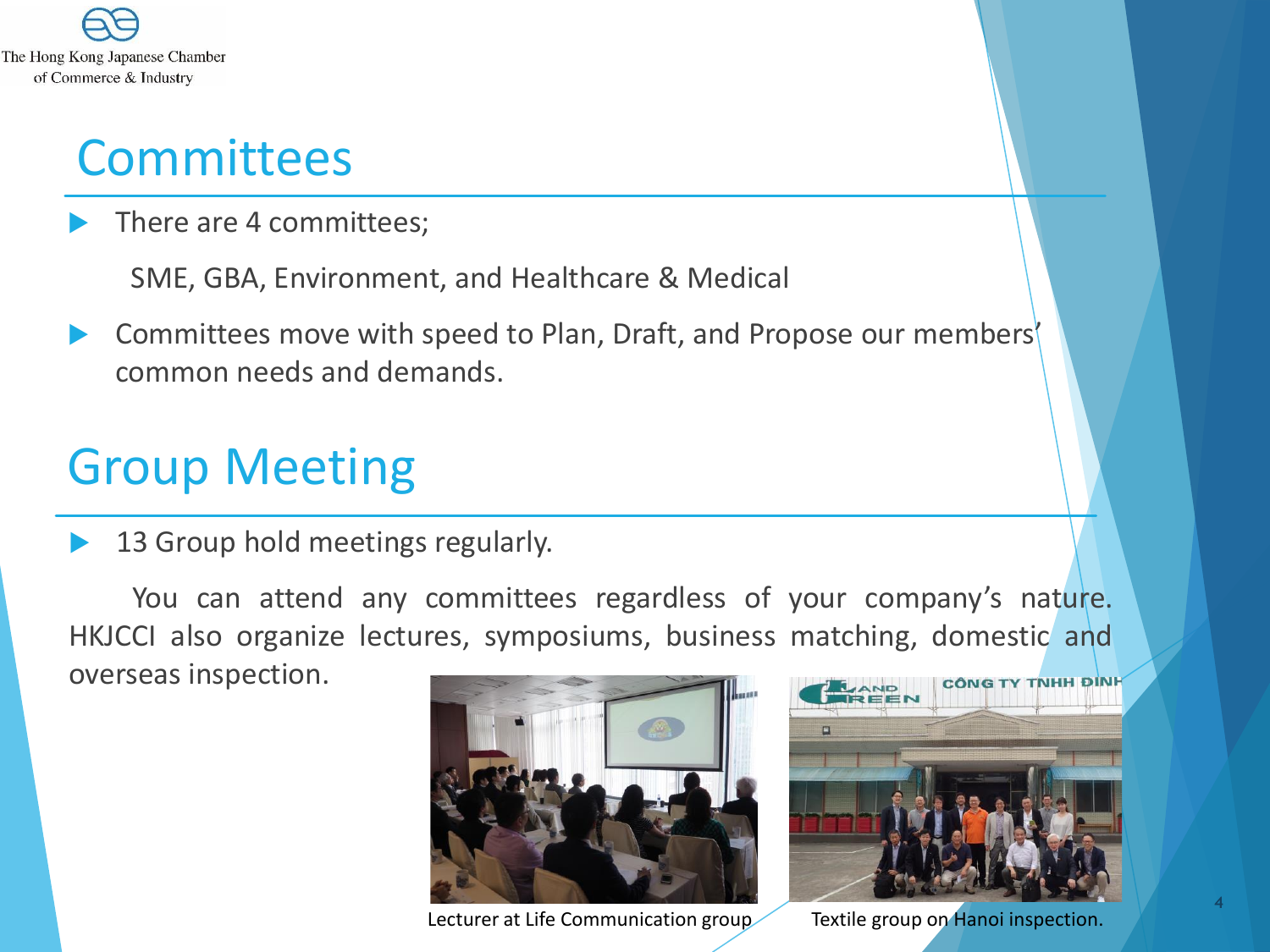

# Seminars

## ➢ **Occasional seminars for common interests.**

Our seminars are targeted for everyone's interest, such as wage structures and trend in both Hong Kong and China, hot topics in all over Asia etc.

\* HK\$100/pax is charged as attendance fee for any seminars (Not for the group meetings and information session "説明会"). It's waived only when the seminar is organized solely via ZOOM, due to HK Government restrictions.

| <b>History of Hosted Seminars in FY2021</b>         | <b>Scheduled Seminars in FY2022</b>                             |  |  |
|-----------------------------------------------------|-----------------------------------------------------------------|--|--|
| For HK Newcomers                                    | For HK Newcomers                                                |  |  |
| Personal Information Protection Law (PIPL) in China | Co-hosting seminar with JETRO                                   |  |  |
| Enforcement of China Export Control Law             | South China                                                     |  |  |
| South China                                         | <b>Exchange-rate Movements</b>                                  |  |  |
| <b>Exchange-rate Movements</b>                      | Asian Economy: Summary of FY2021 & Prospect on<br><b>FY2022</b> |  |  |
| Summary of FY2020 & Prospect on FY2021              | HK Salary / China Salary<br>$\cdots$ and more.                  |  |  |
| HK Salary / China Salary                            |                                                                 |  |  |
| Legal seminar on GBA                                |                                                                 |  |  |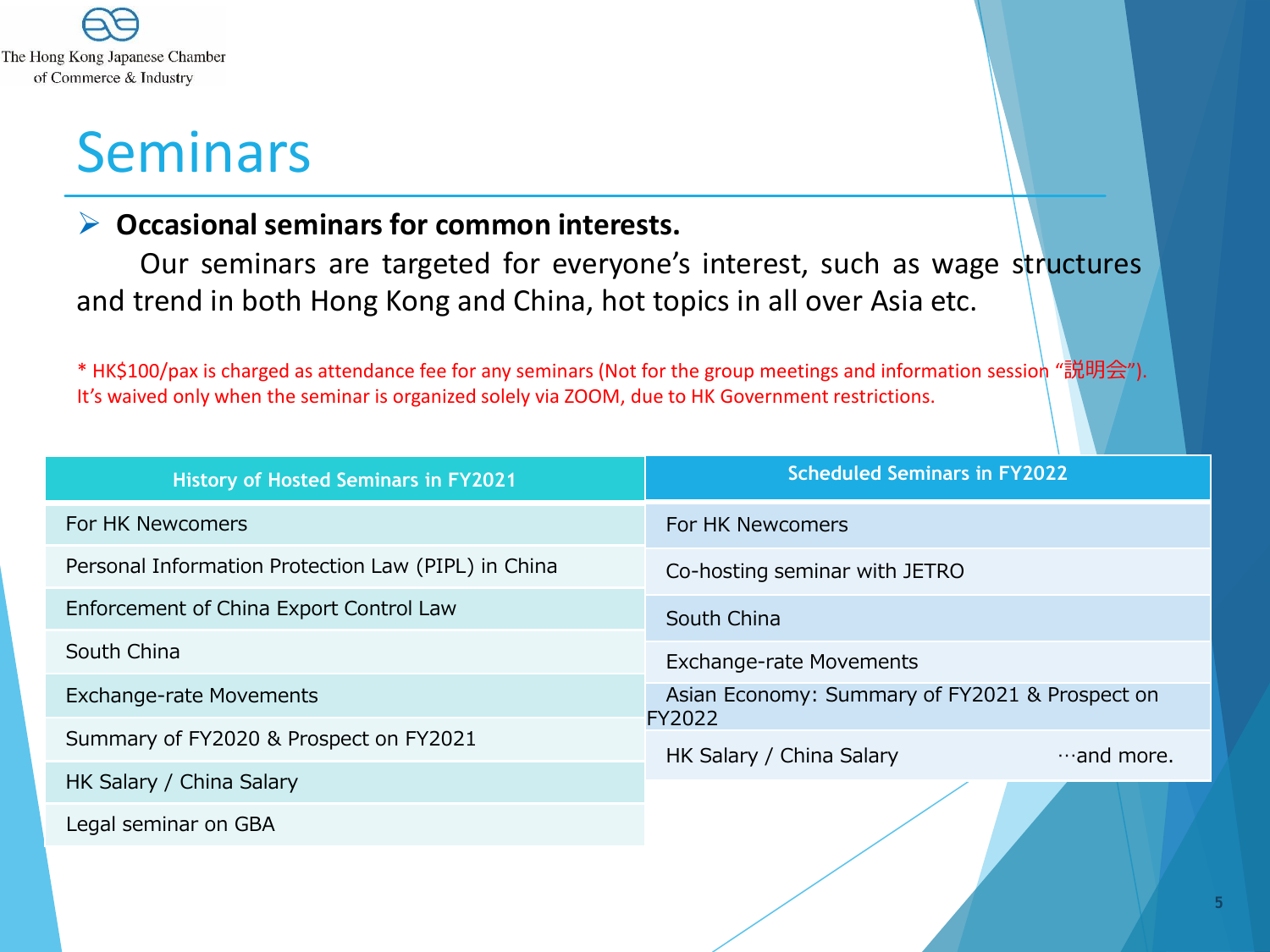

# Networking & Info Sharing

## **Networking with other organizations**

Not only within HKJCCI, we organize networking events with HKTDC, Invest HK, and international Chambers such as American Cham & British Cham etc. to expand opportunities of our members.

### **Information Sharing**

Share our member some business related HKSAR Gov's press release and other official organizations. Time to time, we take survey on concerned matters amongst the members and share the result.

(Most of this will be in Japanese only)





#### Annual Joint Dinner with HKGCC, Oct, 2018

#### 代表者 代理者各位

。<br>F港政府新開癌(Information Services Department)からの、提題に関する最新情報のまとめを転送します。 

irus (Covid-19) update - Feb 14|タイトルのメール内容について、各リンクがヘー部抜粋して簡単に日本語のまとめ(抜粋)を書きます。 E式には英文で内容を再確思してCださい。

3名の感染者(全て香港居民)が追加。(2月13日午後8時現在、合計症例53人) 1) No.51: 43歳男性、持病なし、連航歴なし、在毛門(Tsz Tin Tsuen)。 CTuan Mun Hosnital [1] 股) 实定した状態 No.47(66歳男性)の親族で、同じ食事会に出席。

以下の2症例は、既に報告済みNo.46、No.48、No.49の3名と北角のStar Seafood Restaurantにて1月26日に会会した人たち。 2) No.52: 67才女性(No.46の範理の妹)、持病なし、渡航歴なし。 平日は在Quarry Bay(Mount Parker Lodge) 遇末はNo.53の息子と在湾仔(Heung Hoi Mar on 28-32 O'Brien Road) Ruttoniee Hospitalに入院し、安定した状態。

3) No.53: 37歳男性(No.52の息子)持病なし、渡航歴なし、在海仔(Heung Hoi Mansion on 28-32 O'Brien Road), Ruttoniee Hospitalに入院し、安定した状態、

。<br>・以下のリンクをご覧になると、どこで患者が出たか全てを地図でご覧にいただけます。 https://chp-dashboard.geodata.gov.hk/nia/en.html<br>・薬本情報合め、感染者が住んでいたビル、連結歴がある場合は使用したフライトなどの詳細を含むHP https://www.chp.gov.hk/en/features/102465.html ・コロナウィル スに関しての専用ホットライン: 2125 1122、対応時間: 8:00~24:00(月~日

政府数育局は全学校の休校期間を延期して、再開を3月16日以降とすることを発表

金融業界の中小企業支援: The Hong Kong Monetary Authority(HKMA)は、中小企業が直面するキャッシュフロー問題の軽減を目的に、銀行への働きがけを行っている

ent: Friday, February 14, 2020 9:22 AM ubject: Coronavirus (Covid-19) update - Feb 14

ing All - Happy Valentine's Day

investigates three additional cases of novel con ttps://www.info.gov.hk/gia/general/202002/13/P2020021300700.htm Total now 53